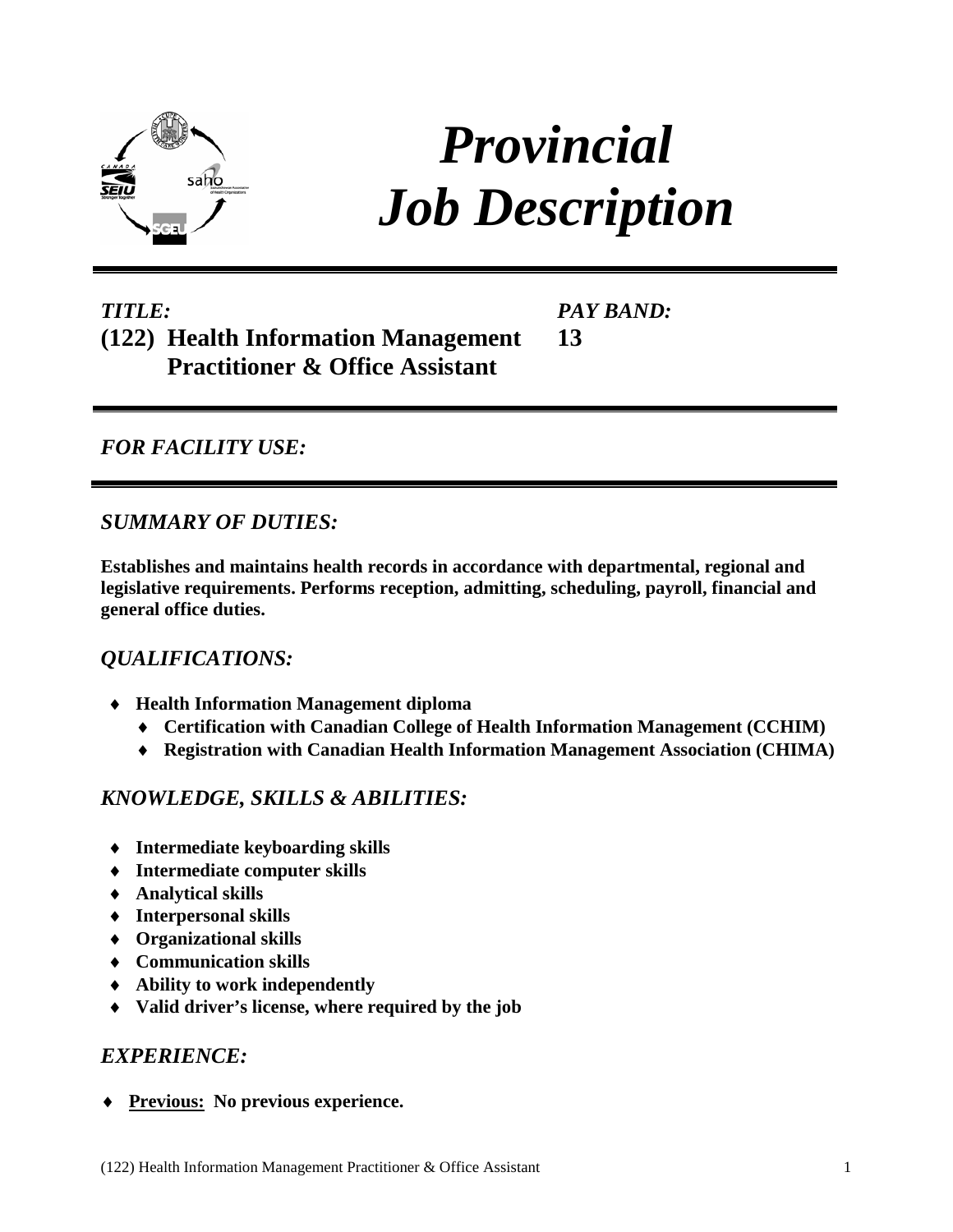## *KEY ACTIVITIES:*

#### **A. Health Record Duties**

- ♦ **Assembles and maintains health records charts.**
- ♦ **Ensures that coding and abstracting of clinical data is completed according to guidelines (e.g., Canadian Institute of Health Information [CIHI]) and department/facility/regional practices.**
- ♦ **Data quality checks are performed to ensure national, provincial and regional coding standards are met.**
- ♦ **Conducts various Quality Assurance edits to ensure data integrity, quality of documentation and clinical efficiency (cost effectiveness of services rendered) have been achieved.**
- ♦ **Responds to written and verbal requests for release of information in accordance with regional policies and national/provincial legislation, (e.g., Health Information Protection Act [HIPA], Mental Health Services Act [MHSA]).**
- ♦ **Transcribes and distributes medical reports.**
- ♦ **Maintains confidentiality and security of health information.**
- ♦ **Liaises with outside agencies/departments (e.g., police, lawyers, doctor offices).**
- ♦ **Compiles statistical reports.**
- ♦ **Performs data analysis/report writing.**
- ♦ **Performs Quantitative Analysis/Quality Assurance duties, where required by the job.**
- ♦ **Purge and destruction of records as per provincial guidelines.**
- ♦ **Prepares invoices for release of information.**
- ♦ **Provides health record evidence/documentation for legal proceedings, as required.**
- ♦ **Performs chart retrieval, filing and file room maintenance duties.**

#### **B. General Office Duties**

- ♦ **Performs clerical duties (e.g., faxes, photocopies, processes mail).**
- ♦ **Creates, edits and formats documents (e.g., letters, agendas, minutes).**
- ♦ **Performs office reception duties (e.g., directs public, answers/directs phone calls).**
- ♦ **Registers/discharges inpatients and outpatients.**
- ♦ **Completes admission/separation records (e.g., patients not covered for funding by the Saskatchewan Health Plan).**
- ♦ **Books appointments/rooms/CVA (e.g., for clients/patients/physicians, staff).**
- ♦ **Orders, receives and maintains office supplies.**
- ♦ **Maintains and troubleshoots office equipment.**
- ♦ **Completes requisition forms for tests (e.g., laboratory and radiology).**
- ♦ **Liaises with other departments to coordinate referrals.**
- ♦ **Performs financial duties (e.g., petty cash, accounts receivable/payable, trust accounts).**
- ♦ **Prepares daily census and monthly statistics.**
- ♦ **Provides monthly and annual resident statistics.**
- ♦ **Schedules and replaces staff, as required.**